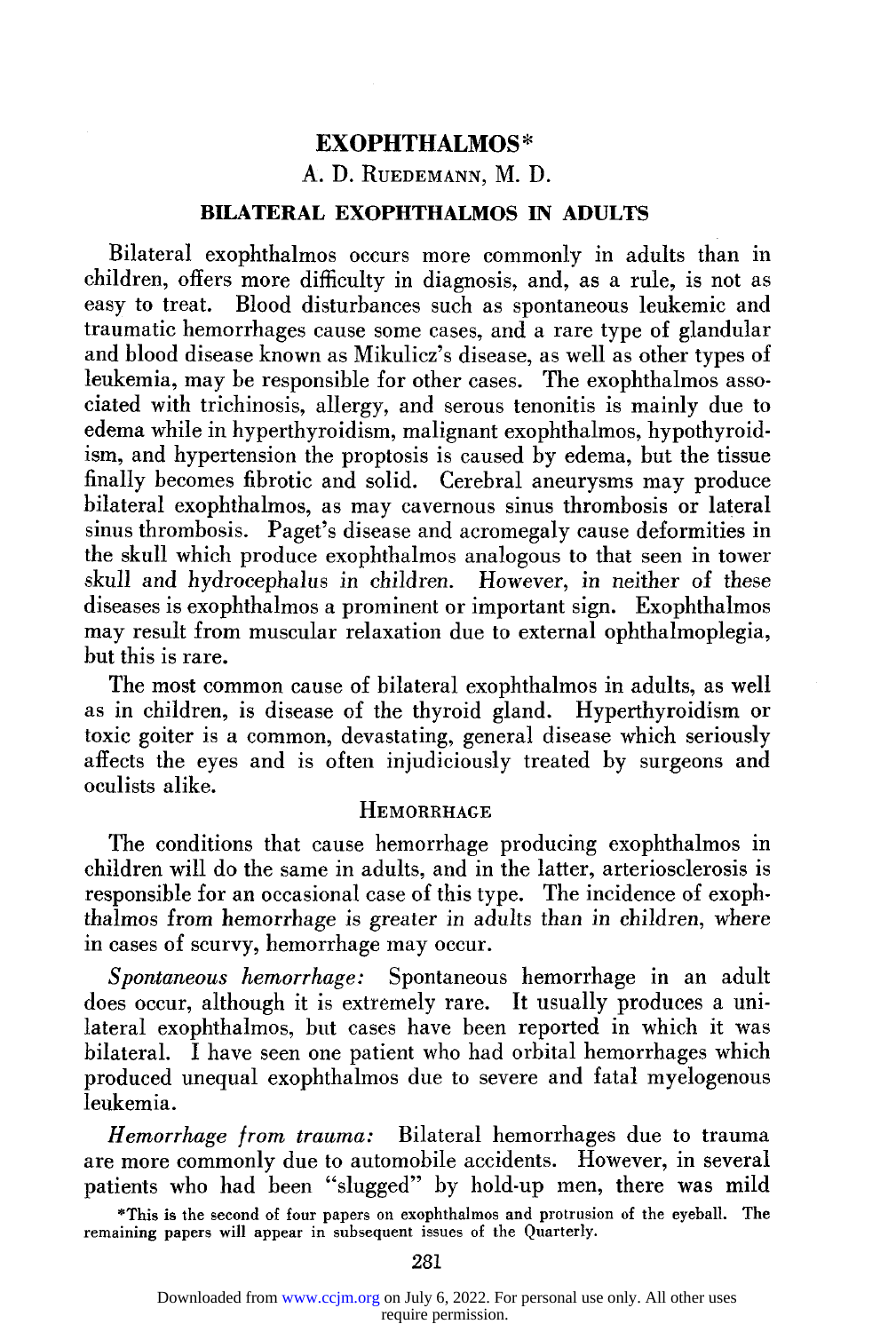exophthalmos from orbital hemorrhages. These patients may also have bleeding from the nose and ears.

*Hemorrhage due to asphyxia:* Asphyxia produces hemorrhages in the orbit due to compression of the chest; retinal hemorrhages may also be present. In patients with asphyxia following the Cleveland Clinic disaster, the lids had an edematous, boggy appearance, and exophthalmos, evidently secondary to the venous stasis and tissue edema, was present in many instances.

*Scurvy:* Scurvy may produce orbital hemorrhage with exophthalmos in adults, although in all the literature only one reference is made to this and then only one eye was affected.

## INCREASE IN ORBITAL TISSUE

*Leukemia, Mikulicz's disease, lymphoma, lymphoblastoma:* A syndrome including enlargement of the lachrymal, salivary, and buccal glands was first described by Mikulicz in 1892. Many reports of the condition have appeared in the literature since that time, and individual instances of the disease present wide variations.

Howard suggests the following classification of the disease: (1) the syndrome as described by Mikulicz, accompanied by no alteration in blood or enlargement of lymphatic glands; (2) Mikulicz's disease, plus enlargement of the lymphatic glands, but with no increase in the number of leukocytes; and (3) the same clinical picture due to leukemia *per se.* 

Owen and Hennessey reported a case in which there was tremendous enlargement of the lachrymal glands. Removal of some of the tissue revealed a dense mass of lymphoid cells embedded in a fine stroma; no eosinophils or giant cells were present.

Exophthalmos is one of the signs of this disease, being due to invasion of the lachrymal tissue by the lymphomatous mass. The protrusion is down and in and is not great, whereas the lid involvement may be of extreme degree, and the patient may have difficulty in opening the lids. Removal of some of the tumor mass may be advisable, but roentgenotherapy has been so beneficial in two patients I have seen recently that I feel this treatment deserves a trial before operation is undertaken.

The first patient, an elderly woman, had enlargement of one lachrymal gland with little exophthalmos, but considerable diplopia. The parotid and salivary glands were also enlarged. The other patient, a man, had swelling of both lachrymal glands, both parotid glands, and both salivary glands. In this instance, too, the exophthalmos was not great, only 3 to 4 mm. The blood picture revealed an increase in the lymphocytes. Following the roentgenotherapy, the exophthalmos decreased in both patients.

In the other forms of leukemia, the solution of the problem often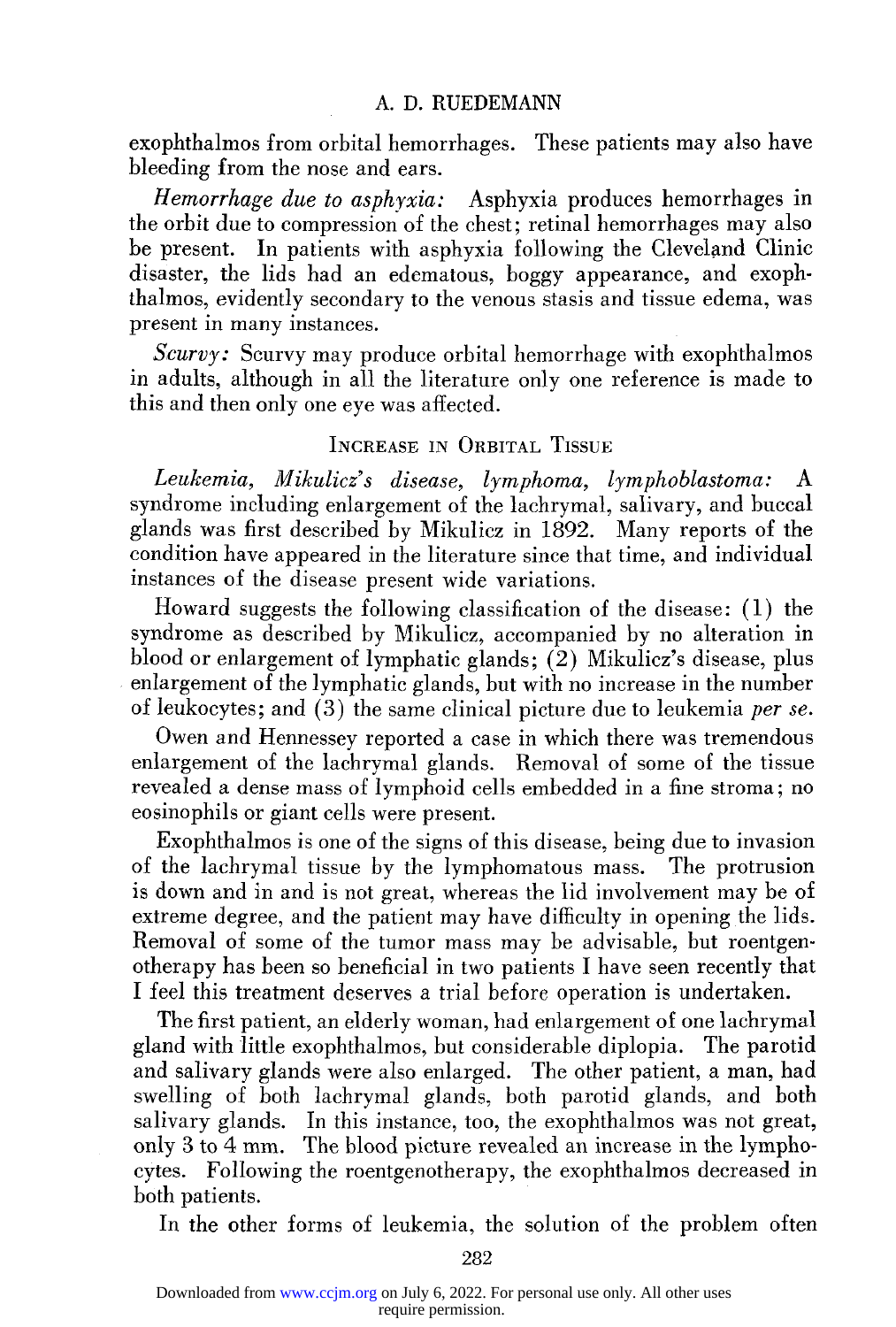depends upon the type of cell involved in the process. My personal experience has been with two cases in which the clinical diagnosis was chronic lymphoma involving the orbits, usually the anterior portion, and producing more lateral displacement than exophthalmos. One patient died with a large tumorous mass of the brain and the other from a growth which eventually was diagnosed as lymphosarcoma or questionable hypernephroma.

Martin Cohen reports a case of lymphoma and Algernon Reese a case of leukemia in which exophthalmos was the primary sign of the disease, and the blood findings and biopsy substantiated the diagnosis.

The blood picture need not be positive for a diagnosis of leukemia to be made because the tissue is all that is necessary to classify the growth as of leukemic origin. However, from my own experience and a careful review of the literature on the points of differentiation in this disease, it is my opinion that the condition should be diagnosed as to gross type and that general treatment with roentgen irradiation should be attempted in an effort to reduce the size of the masses. It usually is possible to find some lymph glands, either in the groin or axilla, that are invaded, and the questionable blood findings do not alter the indications for irradiation or even the prognosis in most instances.

The protrusion of the eyes is not great and usually is not straight forward. No diagnostic value can be attached to this, however, as each patient presents an individual problem.

*Bilateral tumor masses:* Bilateral tumors are extremely rare and usually are of unequal size. One patient, whose course was rapidly fatal, had a chondrosarcoma of the sphenoidal sinuses; this rapidly invaded both orbits from the apex. Roentgen examination revealed the destruction of the bone and examination of the nasopharynx showed invasion of the posterior nasal fossa.

Malignant neoplasms may invade the orbit at the apex, posteriorly or mesially, or from below. Our experience has been that most invading growths from the antrum are carcinomas, whereas sarcomas may extend from the sphenoidal, ethmoidal, or frontal areas.

A diagnosis of exophthalmos due to growths of this type is not easy to establish, although by exclusion and careful examination of the nose and throat, one usually can find a clue in the sinus area somewhere.

EXOPHTHALMOS DUE TO EDEMA, VENOUS STASIS, ETC.

In this group of conditions, the exophthalmos is brought about by edema of the tissue due to venous stasis or other local conditions.

*Trichinosis:* Exophthalmos due to trichinosis is infrequently reported and quite commonly overlooked in making a diagnosis. I have seen two patients with trichinosis in whom the local picture was a fluid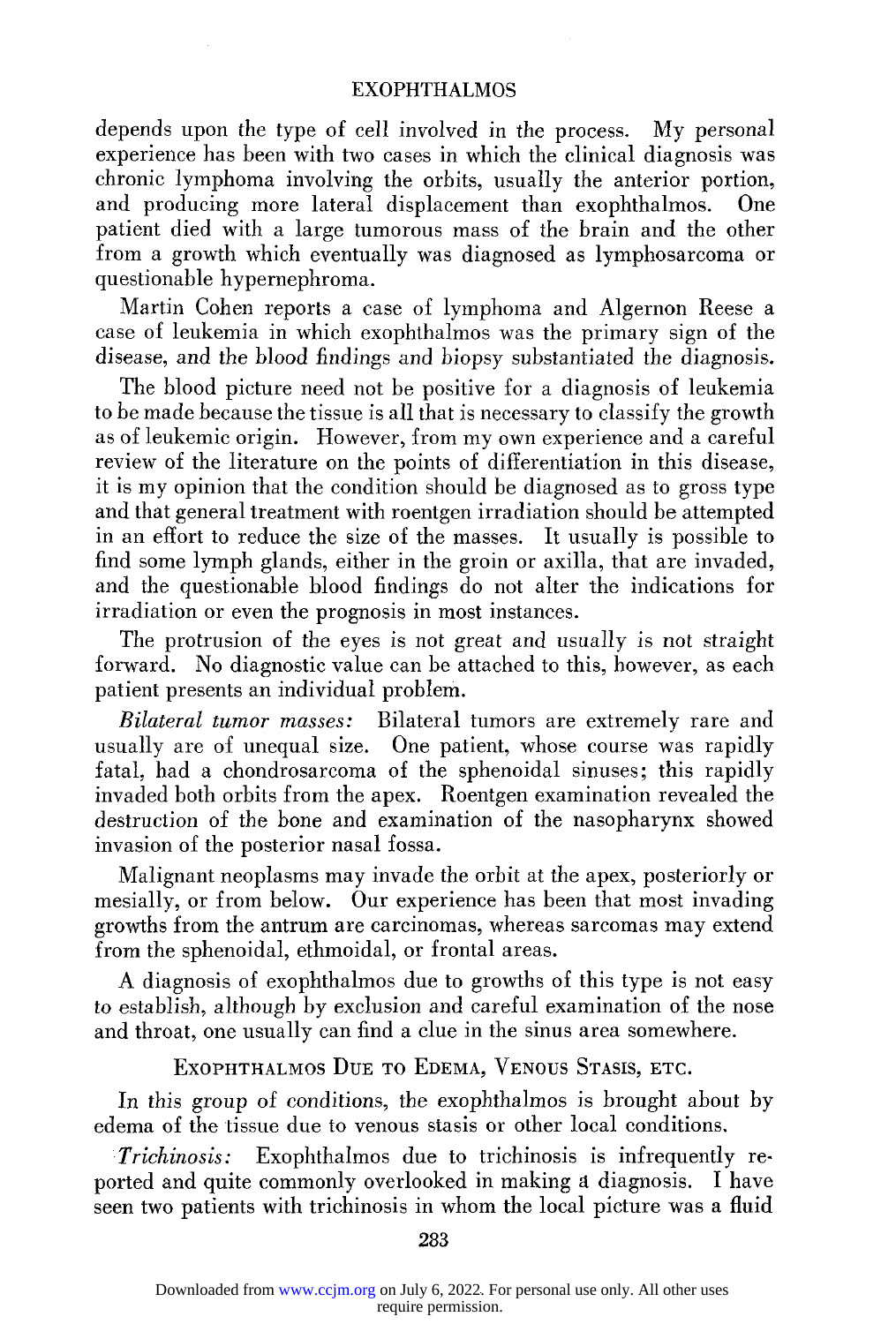edema with mild exophthalmos and much edema of the lid, and I missed the diagnosis in both instances.

The eye signs precede the general symptoms but do not last so long, whereas the systemic signs are slow in onset and may persist an exceedingly long time. In addition to edema of the lids, there may be some pain in the orbit and slight immobility. Otherwise, the examination of the eyes reveals nothing abnormal. However, the blood picture with the very high eosinophil count, sometimes as high as 65 per cent, with gradual recession and the muscular pain are typical of the disease.

The larval invasion, at the end of three or four days, produces generalized muscular pain, soreness, fever, headache, and orbital edema. The disease can be confused with sinus disease, typhoid fever, influenza, and some other general systemic diseases.

The history may give valuable information as to the time of ingestion of the pork. Equally important, however, is the type of pork eaten as well as the place of purchase. Pork sausage (bologna type) and barbecued pork, and the pork used in chop suey houses are the chief offenders. At present, pork is inspected externally only and no microscopic study is made. Trichinosis is widespread in the pig, and man, as a secondary host, is more commonly infested than would be expected from the number of cases reported in the literature.

In early exophthalmos when edema of the lids, malaise, and leukocytosis, especially with a marked increase in eosinophils are present, the diagnosis of trichinosis should be suspected. A microscopic section which reveals the parasites establishes the diagnosis. These worms become encysted and live for a considerable period of time, and the host may be aware of their presence only because of excessive fatigue.

Treatment of this disease is unsatisfactory from a medical point of view. No known treatment has proved consistently efficacious.

*Tenonitis:* Tenonitis, either serous or purulent, produces exophthalmos in adults similar to that described under the same heading in children.

Serous tenonitis is fairly unusual; however, its occurrence is sufficiently frequent to warrant attention. Slight exophthalmos, which is usually unilateral, associated with a straw-colored edema of the conjunctiva and pain on movement of the eyes, and severe headaches are the common signs. Increase in the number of white blood cells and moderate increase in temperature are additional findings of significance. The second eye is affected usually within three or four days after the symptoms appear in the first.

The use of diathermy, hot packs, and salicylates are efficacious in treatment. The patients recover fairly rapidly but remissions are not unusual.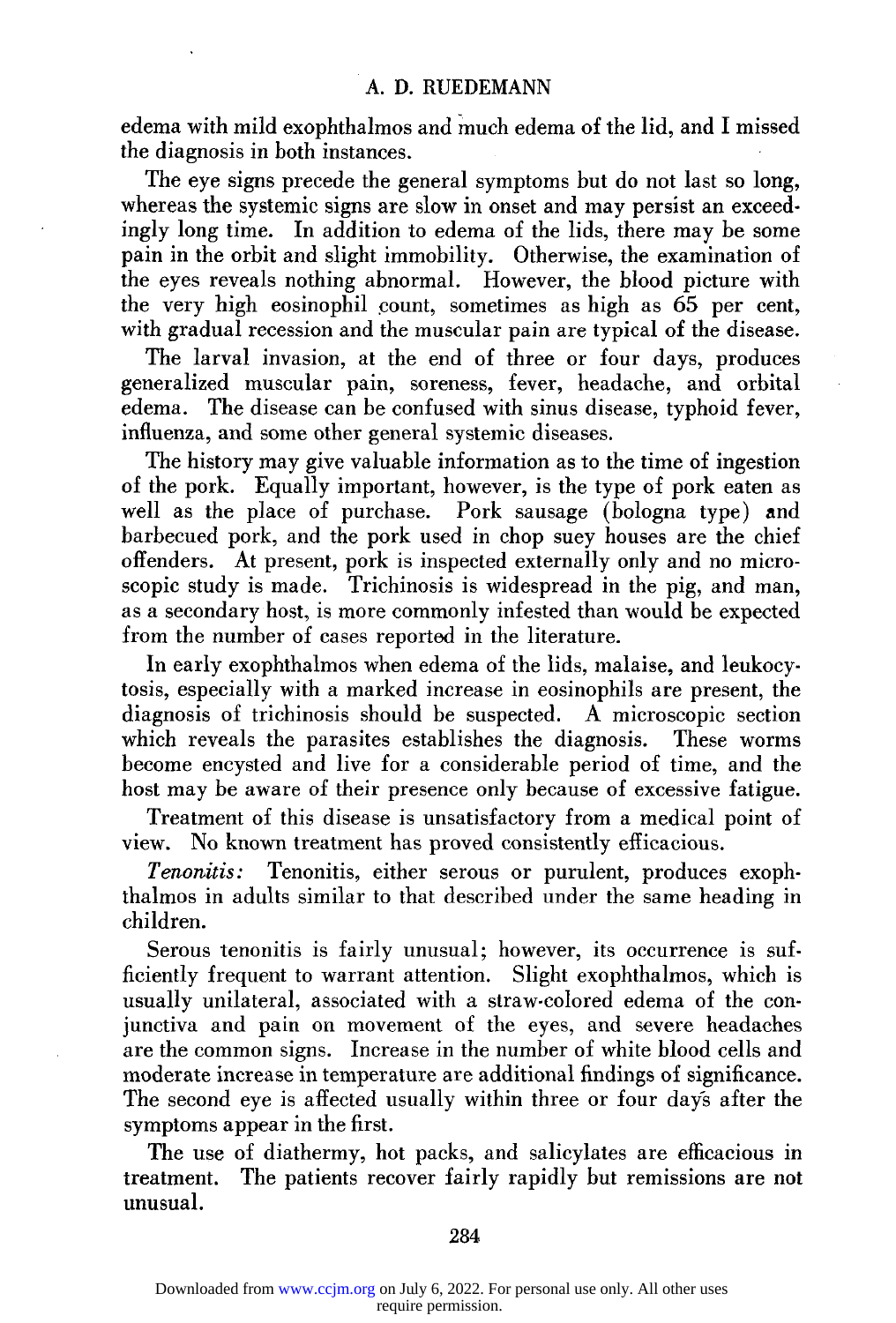Exophthalmos due to purulent tenonitis usually is unilateral and is characterized by severe pain, inflammation, and leukocytosis, which may be followed by protrusion of the globe, loss of the sight or loss of the eye, and eventually, meningitis and death. This is a serious condition and warrants immediate care and constant observation.

*Cavernous sinus thrombosis and stasis:* Cavernous sinus thrombosis is usually a fatal disease which should not be confused with other conditions around the eyes. In spite of its severity and relative frequency, a diagnosis is not made in many cases almost to the time of the patient's death.

Severe fever and cerebral symptoms, varying from delirium to dementia, are common signs. Venous engorgement, conjunctival edema, heavy lids, proptosis, and intra-ocular lesions are all present in a well advanced case. The history is important, and a boil on the nose, a sty, or a minute skin infection may precede the later complications. Although generally unilateral, it is not unusual for the disease to involve the sinus and orbit on the opposite side shortly before the patient's death.

An excellent book by Turner and Reynolds covers the subject fully and points out the venous channels which the infection follows. There are no criteria for predicting which patient with a minor infection may be afflicted with this complication, and our present knowledge is not sufficient to prognosticate the course of the infection. The advice is needless that all infections of the face which involve the upper lip, nose, and eyes should be carefully watched and treated to prevent extension of the inflammation. The patient should be at complete rest, and general measures in addition to magnesium sulphate dressings should be instituted early.

A number of cases of so-called cavernous sinus stasis have been reported in the literature and I have observed one personally. Transitory edema of the orbit with irregular exophthalmos was present for which no cause could be found. Dr. John Phillips, after numerous observations, concluded that some obstruction of the cavernous sinuses was present. The edema of the disc was severe, as was the vascular stasis. The patient was followed for several years, but eventually could not be traced.

Unilateral exophthalmos has been noted when brain tumors had compressed the sinuses. A severe progressive disease of the orbits associated with fever, headache, pain, and transitory delirium should arouse suspicion of some complications in the cavernous sinus.

*Hyperthyroidism:* Toxic goiter was first described by Parry in 1825, and later by Graves who listed three cardinal signs—tremor, tachycardia, and exophthalmos. Since that time, other symptoms and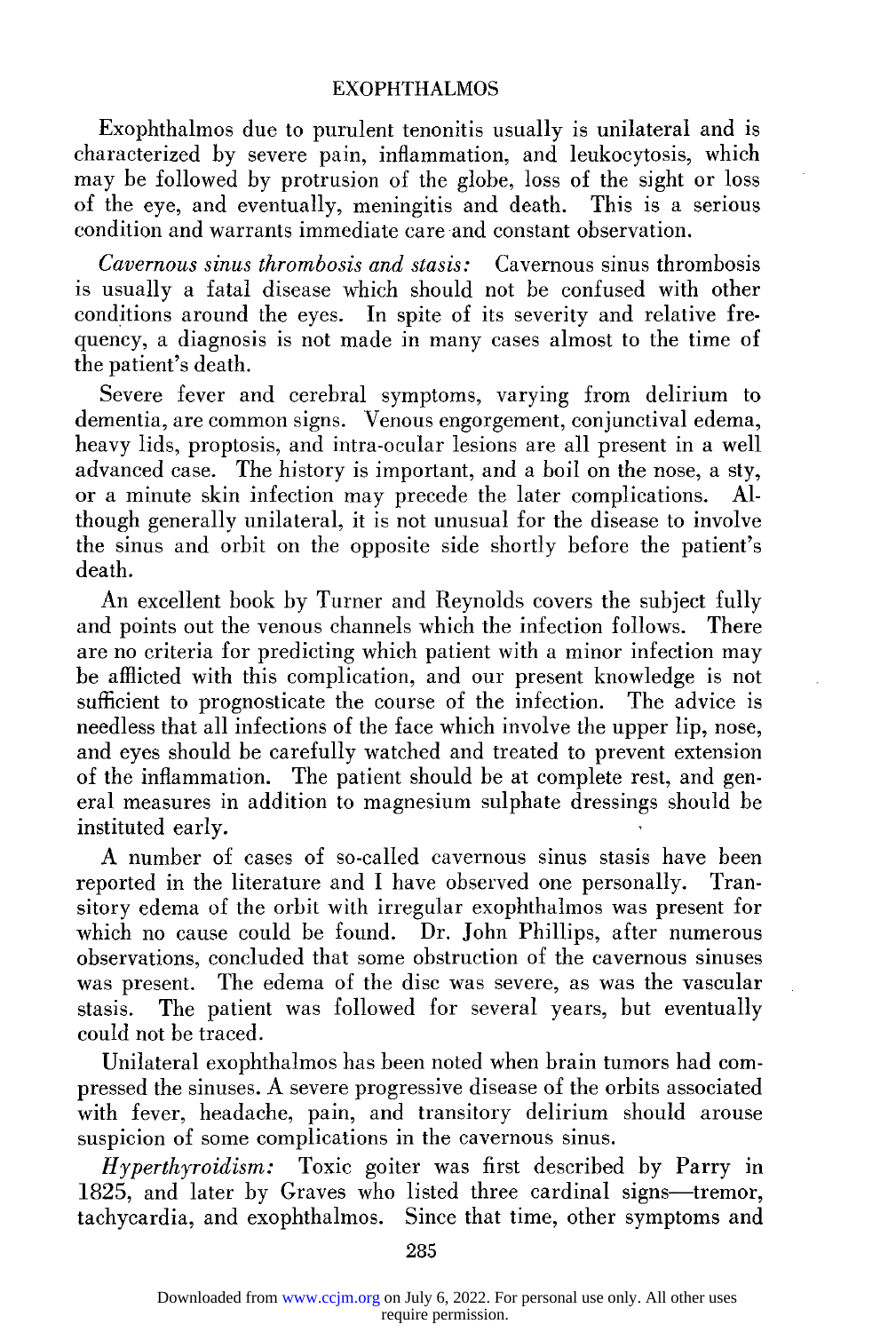#### A. D. RUEDEMANN

signs have been added such as the increased basal metabolic rate, loss of weight, excessive flushing of the skin, irritability, perspiration of the hands and feet, and nervousness which progresses at times to psychosis and dementia. This is a serious disease and exophthalmos is one of the serious and difficult problems it presents.

Widening of the palpebral fissures is observed more frequently than exophthalmos and usually precedes the latter by at least a month. Widening of the fissures is not a constant accompaniment of exophthalmos, but, when present, may be unequal and unilateral. It is caused by a spasm of the levator palpebrae. A spasm of the orbicularis oculi sometimes offsets to a slight extent the palpebral widening, but this occurs only rarely.

The orbital fissure is usually 9 mm. wide, but measurements as high as 22 mm. have been recorded without proptosis of the eye, and greater widening has been observed in conjunction with exophthalmos. Widening of the fissures is the disorder of the eye most commonly seen in photographs of patients with thyroid disease. In this type of case, brilliant surgical results are achieved and the condition is most distressing if not relieved by operation, since it persists to haunt the patient cosmetically by virtue of his friends' lamentations and his own persistent lachrymation.

A unilateral retraction frequently is responsible for the mistaken diagnosis of unilateral exophthalmos, as well as that of unilateral ptosis, whereas the actual picture is usually a normal anterioposterior position with retraction of the lid on one side and with a partially successful attempt of the orbicularis to overcome the levator spasm on the other side.

The widening of the fissures bears no relationship to the severity of the hyperthyroidism and is a common finding in neurocirculatory asthenia and in cases of paralysis of the superior rectus muscle in which the levator attempts to compensate. When the widening is extreme, the eyeball must be protected, as the cornea dries at night. Lid sutures usually are unsuccessful, especially in conjunction with exophthalmos, although it is sometimes possible to bring the lower lid up (Frost's method), using a collodium skin dressing to help support the skin of the face.

Widening of the fissures is not present in all cases of hyperthyroidism, but it is a frequent and early sign and probably accounts for the following accompanying ocular signs and symptoms.

a. Lid lag which is due to poor coordination between the levator and other muscles of the eye, especially the inferior rectus. A persistent, wide fissure may require operation on the lids, and, of the three procedures advised, tarsorrhaphy is preferable. This yields satisfactory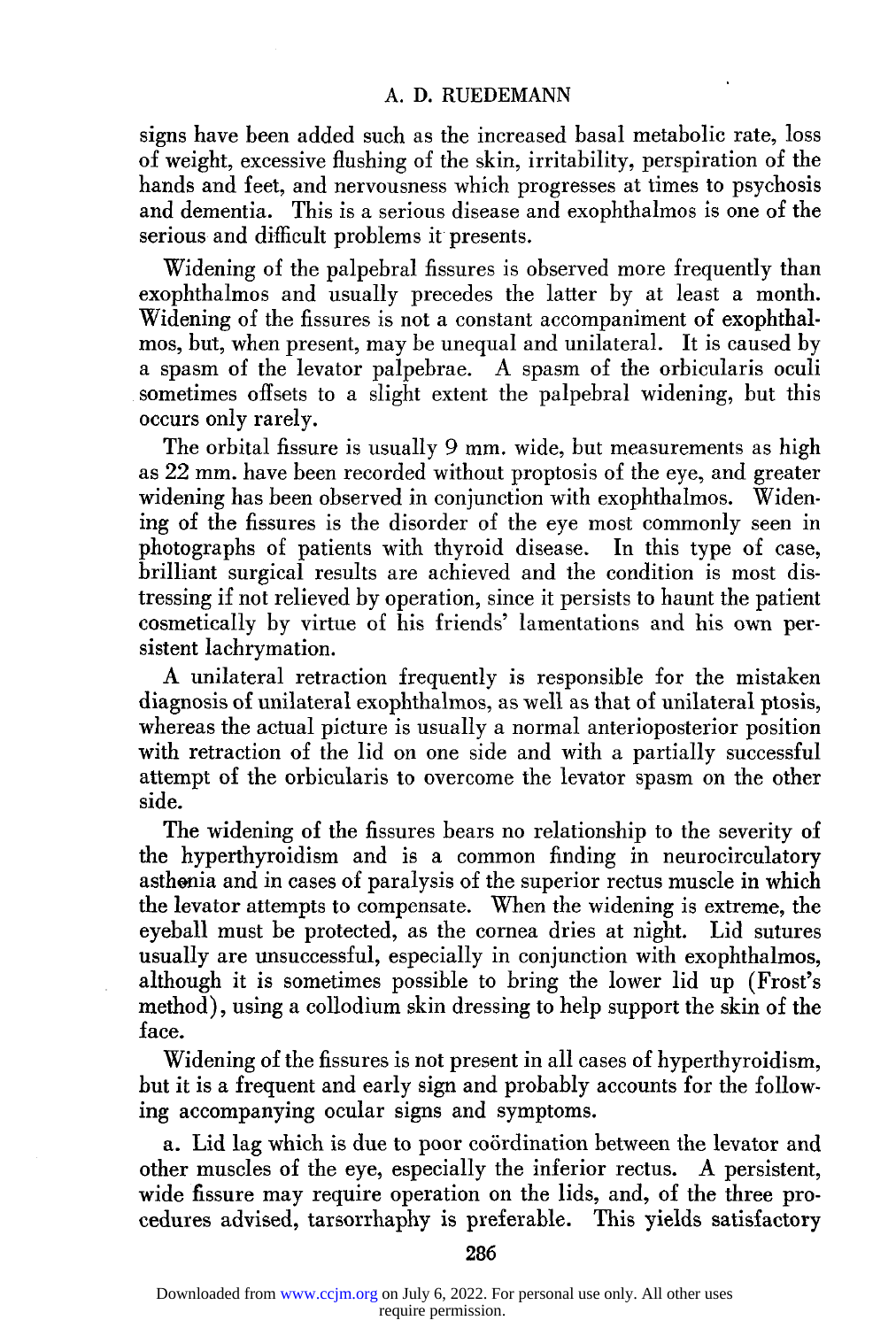results, is not difficult to perform, and does not require hospitalization or closing of the eyes.

b. Photophobia is a secondary feature due to exposure keratitis and total exposure of the entire cornea and pupil to light. The levator spasm does not allow the lids to relax, even in the brightest light. Patients so afflicted should wear tinted lenses when they are in the sunlight.

Exophthalmos, originally listed as one of the triate of symptoms in Graves' disease, is not present in every case of toxic goiter, but is observed in the majority of cases. It is not present in cases of large colloid goiter unless some toxicity is present, nor can it be found in patients with thyroiditis, simple adenoma, or carcinoma. When it is present in these types of thyroid disease, there is always evidence of hyperthyroidism. The size of the gland is not indicative of its toxicity, nor is the exophthalmos a sign of the severity of the disease.

Every instance of exophthalmos in hyperthyroidism in my series of over  $5,000$  cases was bilateral. Using  $20$  mm, as a high normal value, unilateral proptosis was not evident in a single case. The protrusion may be unequal, but in only a few instances was there more than 3 mm. difference, and in only two cases did the difference in measurements amount to more than 5 mm. The degree of protrusion varies tremendously and may result in anterior luxation of the globe with blindness and, frequently, death. However, extensive protrusion is not always the cause of anterior luxation. There is a decided tendency of some eyes to luxate early, and it must be attributed to a weak anterior fascia and a marked spasm of the levator palpebrae plus the rapid development of edema. These patients, in whom the condition progresses rapidly to luxation, are usually of advanced age—almost always more than fifty years of age. Frequently there is an associated severe cardiac condition (myocardial degeneration) or dementia, or both. Luxation as a rule is followed by death.

The duration of the exophthalmos before operation prognosticates the amount of recession to be expected after removal of the thyroid gland. Definite promises should not be made, however, for in my series, the average recession after operation was only 2 mm. In early cases, the recession is more marked, but in advanced cases there is little if any return toward normal.

In every case of exophthalmos due to thyroid disease, careful measurements should be recorded and, if the condition is progressive, the patient should be subjected to thyroidectomy. Of the three types of treatment, medical, surgical, and irradiation, operation performed early in the course of the disease offers the best results so far as the exophthalmos is concerned.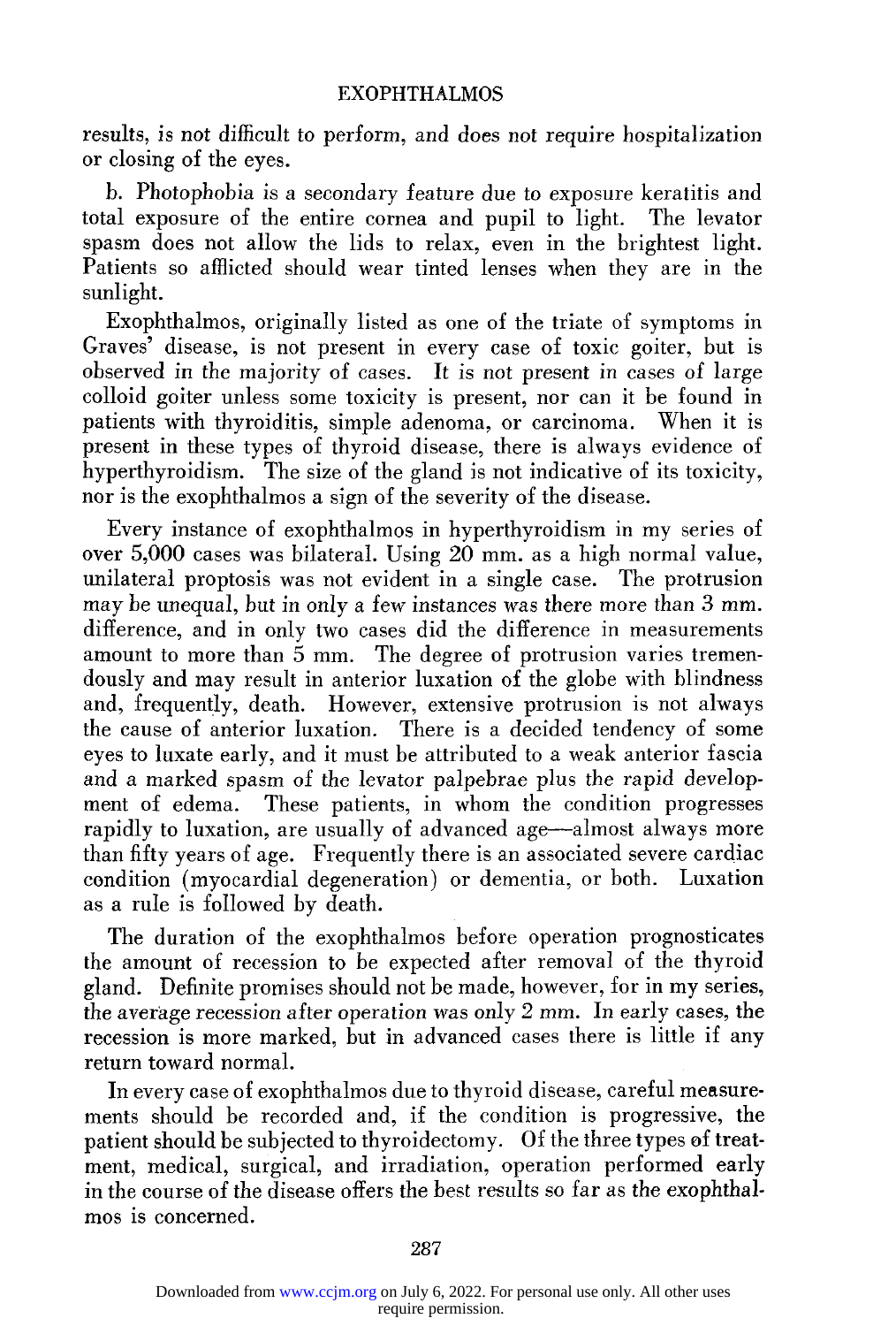#### A. D. RUEDEMANN

Exophthalmos which makes its initial appearance following operations on the thyroid gland and exophthalmos which progresses after operation are extremely distressing complications and are caused by several factors. In the first place, the so-called recurring hyperthyroidism may be due to retention of too much glandular tissue and this requires further removal. However, the eyes should be observed carefully, for the condition may be the result of acute hypometabolism with rapid edema simulating the exophthalmos of hyperthyroidism, and, in this event, removal of additional thyroid tissue may be fatal to the patient or at least may cause serious damage to the eyes.

Secondly, exophthalmos coming on postoperatively presents unquestionably the most devastatingly severe type of protrusion to be found in conjunction with thyroid disease. In the first place, it simulates severe myxedema of the orbit rather than edema due to hyperthyroidism, and hence really represents a different process which will be discussed under the heading of malignant exophthalmos. In my opinion, this type is evidence of a true polyglandular disease.

Thirdly, there is a group of patients with truly recurrent hyperthyroidism, in whom the exophthalmos halts for a period, recurs, and becomes increasingly, though slightly, worse after each attack. In my experience, operation offers these patients more than any other treatment although, in some instances, several operations may be required.

A corneal dystrophy occurs in association with the exophthalmos of hyperthyroidism that is not found in retraction of the lids in any other cases of exophthalmos; it simulates that associated with the postsurgical dystrophy of tic doloureaux. The areas are rarely infected and the degeneration of the globe is not due to a primary infection. low-grade iritis has also been noted in several cases. Evidence in some instances points to a vascular embarrassment, whereas in others, the process seems to be of a neuroparalytic type. These patients with corneal involvement respond immediately to removal of the thyroid gland and it is our practice to operate earlier under these circumstances in order to relieve the condition in the cornea. Since instituting this procedure, no eyes have been lost, and the ulcers have responded with no additional treatment.

Keratitis lag ophthalmitis occurs only in certain individual cases, and many patients with wide protrusion suffer no corneal disturbances.

Lachrymation is a common disturbance in exophthalmos and is due to exposure and stimulation of the lachrymal glands. An irritative type of conjunctivitis also is frequently present and this is relieved by general treatment and relaxation of the lids following operation.

To correct the failure of the lids to close at night, there is nothing so satisfactory as a well-fitted Buller or cellophan shield. Suturing of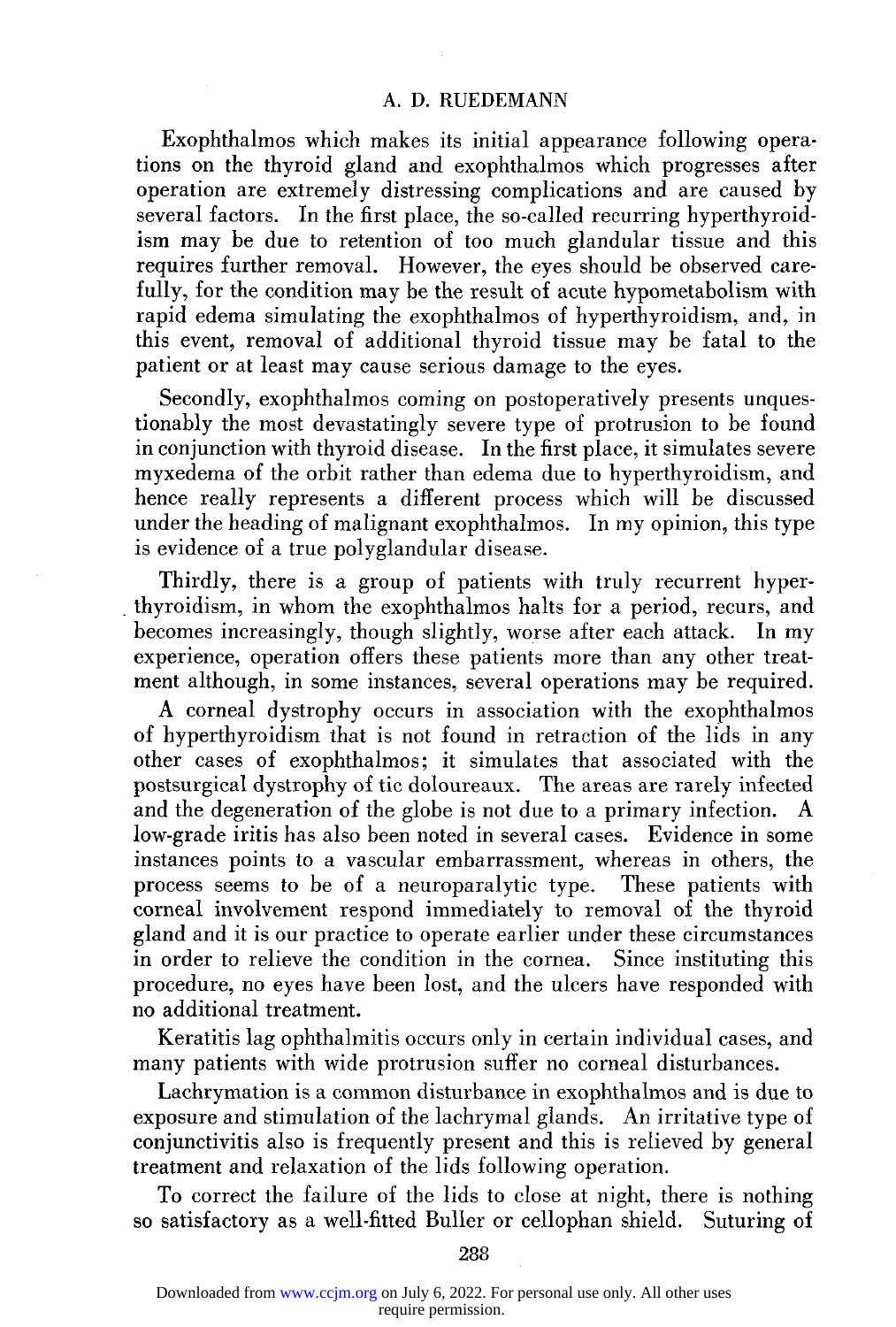the lids and similar procedures are treacherous and illogical because the edema can not be pressed out and the posterior pressure is then magnified against the cornea or the sutures.  $\overline{A}$  more rational procedure is to apply vaselined gauze (super-saturated) over the eyes at night, and most efficacious of all is early operation on the thyroid gland.

In conjunction with these cases of exophthalmos, there have been ten instances of transitory glaucoma and one in which the glaucoma persisted. The tension reading recorded 90 mm. (Schiötz) in one case and all the readings were fairly high. All except one of these patients were relieved by thyroidectomy and that one had myopia with glaucoma, exophthalmos, and postoperative hypometabolism. This patient required eserine over a period of ten years. Changes in the visual fields were not present in these patients, with the exception of the last. I believe that increase in intra-ocular pressure accounted for the severe headaches of which these patients complained. In all these instances, the disturbance was bilateral, all patients were adults, and intra-ocular surgery was not necessary in any case.

No visual field changes of diagnostic importance occur in toxic hyperthyroidism. In all our cases, the fields were normal or the changes observed were merely coincidental. The results of studies of the fields in this group are almost identical with those in a group of normal patients.

Another associated sign of exophthalmos in hyperthyroidism is edema of the lid, usually of the upper lid. The lower lid is rarely affected except in cases of long standing, and, if present, it is a good indication that the exophthalmos has been present for considerable time. In patients with edema of the lower lid, there is very little recession of the eyes after operation. The edema of the lid, however, is exactly the same as the orbital edema—fluid in the early stages, which is followed by lymphocytic infiltration (mild in some cases) and later, by fibrosis not unlike myxedema.

Many of the other ocular signs of thyroid disease are merely secondary and are infrequently observed. However, a disturbance of muscular function occurs quite frequently. The weakness of accommodation convergence (Möbius' sign) is common in exophthalmic goiter, persists long after operation or medical treatment, and may require special muscle exercises or prisms before the patient is able to work and become rehabilitated economically. Of all the eye signs, this one is the most persistent, and years after the patient is "cured" of the disease, the muscle error may lead him a disagreeable chase from oculist to surgeon to oculist.

Other muscles are similarly involved and isolated muscle paralysis is common. The two muscles most frequently involved are the right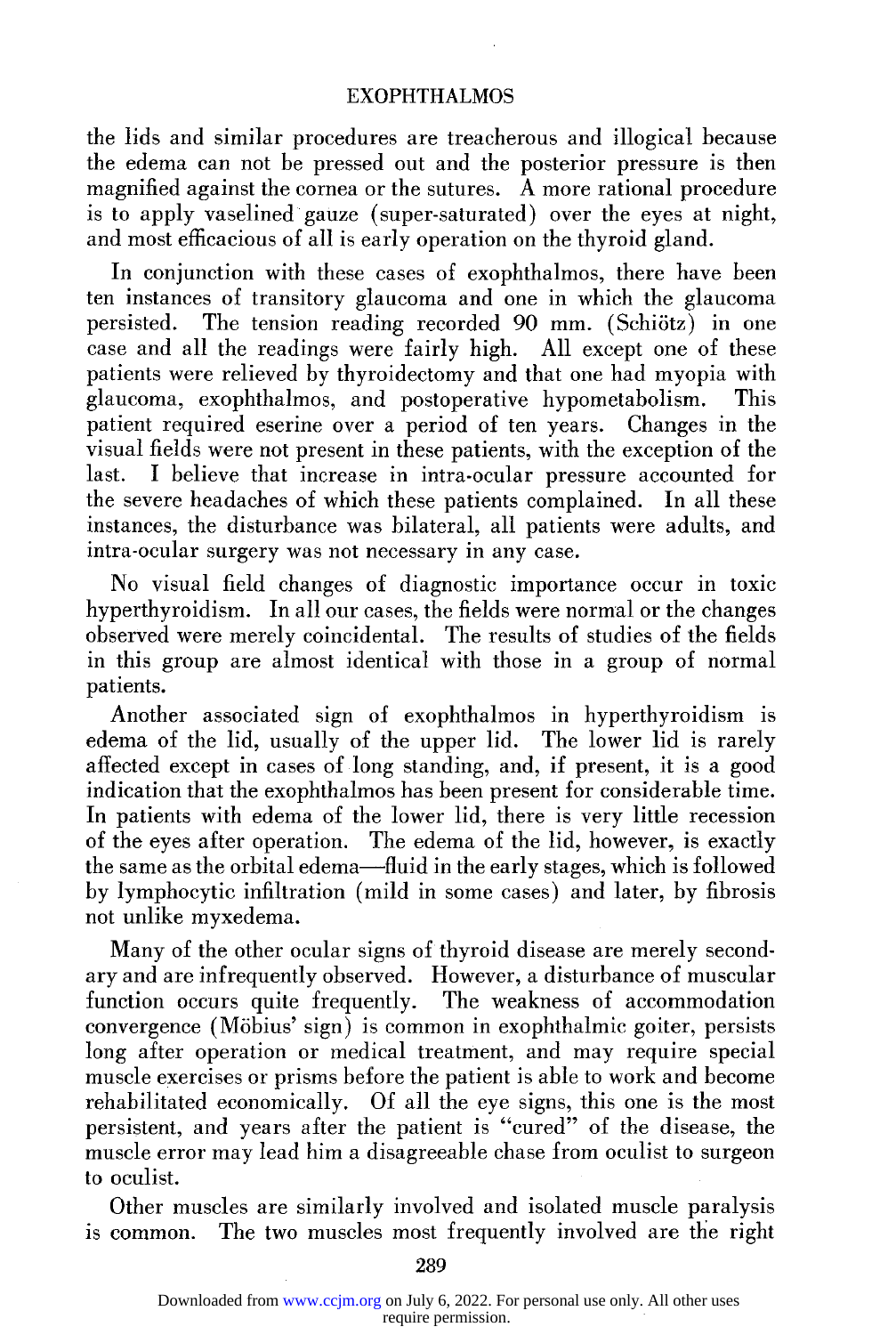## A. D. RUEDEMANN

superior rectus and the right external rectus. Much of the dysfunction corrects itself in time and from six months to a year should elapse before any operation is undertaken on the ocular muscles. Recovery from thyroid disease is very slow because the disease affects the entire system, and naturally the rebound is not rapid.

Bilateral involvement of the muscles is more than coincidental. At least six cases of bilateral paralysis of the superior rectus muscles have been seen and in these instances, as one would expect, the fissures are exceedingly wide. The patients of necessity carry their heads well back and the muscles of the neck suffer spasm and cause pain.

The internal recti may be weakened but are rarely paralyzed. The oblique muscles are frequently involved. However, cases are on record of involvement of the oblique muscles and of the inferior recti. The head tilts in these instances are similar to those noted in the presence of hyperphoria.

One patient has presented an interesting story. Following operation, he suffered from hypometabolism and is now going through a second remission of myasthenia gravis. Treatment to date has carried him along and his basal metabolic rate has ranged from plus 54 to minus 36 per cent. The myasthenia was discovered when the metabolic rate was low.

Complete external ophthalmoplegia was noted in two patients with exophthalmos, one in whom it was severe, and the other with slight proptosis. Both these patients succumbed before treatment could be instituted. One had definite symptoms and signs of cerebral involvement, and the other was mentally normal the afternoon when his death occurred due to cardiac failure.

Changes in the pupil, iris, retina, and nerve head are diagnostically of no value in hyperthyroidism, because they are rarely involved in true toxic goiter. No significant diagnostic sign can be attached to any changes in these parts.

A study of the capillaries in a number of patients with exophthalmos reveals a definite venous stasis and subconjunctival edema. Another interesting finding is a collection of what appear to be oil droplets along the deeper and larger vessels. In some instances, these are so extensive as to completely surround the vessels although I have been unable to determine what their significance may be. Their presence is constant enough to make one feel that some faulty exchange of tissue lipids may play a part in the production of orbital edema. These oil droplets are especially numerous in cases of malignant exophthalmos.

The description by Moore of the orbital contents is typical for our findings in all cases of exophthalmos of short duration. "I therefore made an incision the entire length of the inferior conjunctival fornix,